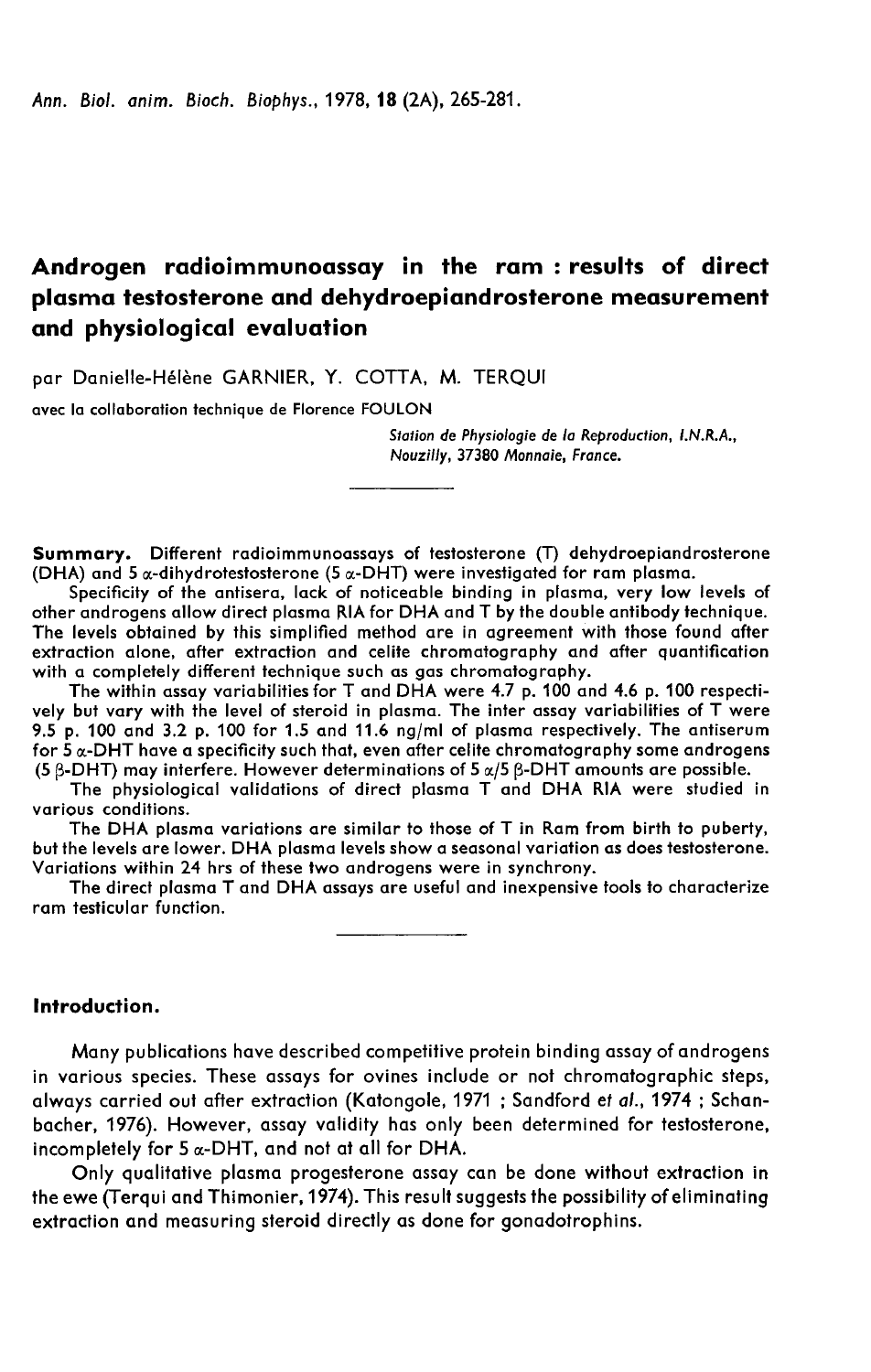#### D.-H. GARNIER et al.

The aim of this paper is not only to establish the vaiidity of radioimmunoassay of testosterone (T), dehydroepiandrosterone (DHA) and dihydrotestosterone (5  $\alpha$ -DHT) in ram plasma but also to simplify the radioimmunoassay of these steroids without loss of quality.

# Material and methods.

## Materials.

Animals. - Fourteen Ile-de-France and 4 Prealpes du Sud rams born during the breeding season were used in this study. One jugular blood sample (5 ml) was collected every week from birth to 17 months of age. Plasma was separated by centrifugation and stored at  $-20$  °C until assay.

Glassware.  $-$  All non-graduated glassware was heated at  $+$  300 °C for a period of at least 4 hrs. Conical glass tubes were siliconized with an aqueous suspension of Glassware. — All non-graduated glassware was head<br>of at least 4 hrs. Conical glass tubes were siliconized w<br>silicone (2 p. 100) and then dried at  $+$  200 °C for 2 hrs.

Solvents. - Analytical grade solvents were used throughout for radioimmunoassay. For gas chromatography, solvents were purified as described by Attal (1970).

Celite.  $-$  Celite 535 (Touzart et Matignon) was washed 5 times with 6 N hydrochloric acid and then with redistilled water until neutrality. Final washing was done Celite. — Celite 535 (Touzart et Matignon) was washed 5 times with 6 N hydro-<br>chloric acid and then with redistilled water until neutrality. Final washing was done<br>with redistilled methanol before drying with chloroform. overnight before each use.

Steroids. - Recrystallised steroids were used to prepare standard solutions (100  $\mu$ g/ml) in redistilled methanol or ethanol \*. These standard solutions were changed every 4 months. Tritium-labelled steroids from the Radiochemical Centre (Amersham, UK) were diluted to 5  $\mu$ Ci/ml in benzene-ethanol (9 v/1 v) and stored at  $+$  4 °C. The specific activity of testosterone, 5  $\alpha$ -dihydrotestosterone and dehydroepiandrosterone were 83, 120, 15 Ci/mole, respectively. changed every 4 months. Tritium-labelled steroids from the Radiochemical Centre<br>(Amersham, UK) were diluted to 5  $\mu$ Ci/ml in benzene-ethanol (9 v/1 v) and stored at<br>+ 4 °C. The specific activity of testosterone, 5  $\alpha$ -d

Antiserum. — Testosterone 3-O-carboxy-methyl-oxime, 5  $\alpha$ -dihydrotestosterone-<br>1  $\alpha$ -CH<sub>2</sub>-COOH and dehydroepiandrosterone-15  $\alpha$ -CH<sub>2</sub>-COOH prepared by Condom and Emiliozzi (1974) were conjugated to bovine serum albumin, according to Dray et al. (1971). Rabbits were immunized according to the technique of Vaitukaitis et al. (1971). Antiserum, saturated by BSA, was diluted to 1/100 and stored at  $-$  20 °C.

Specificities of the three antiserums were established by competition with other steroids. The percentage of cross-reaction was defined by the ratio of the amounts of reference steroid to competitor that gave 50 p. 100 displacement of the labelled compound.

Sheep serum anti-rabbit  $\gamma$ -globulins was obtained by the same method. This antiserum was treated with charcoal (10 mg/ml of serum) to strip off the endogenous steroids and then diluted with phosphate buffer.

<sup>\*</sup> Abbreviations and international nomenclature were presented in table 1.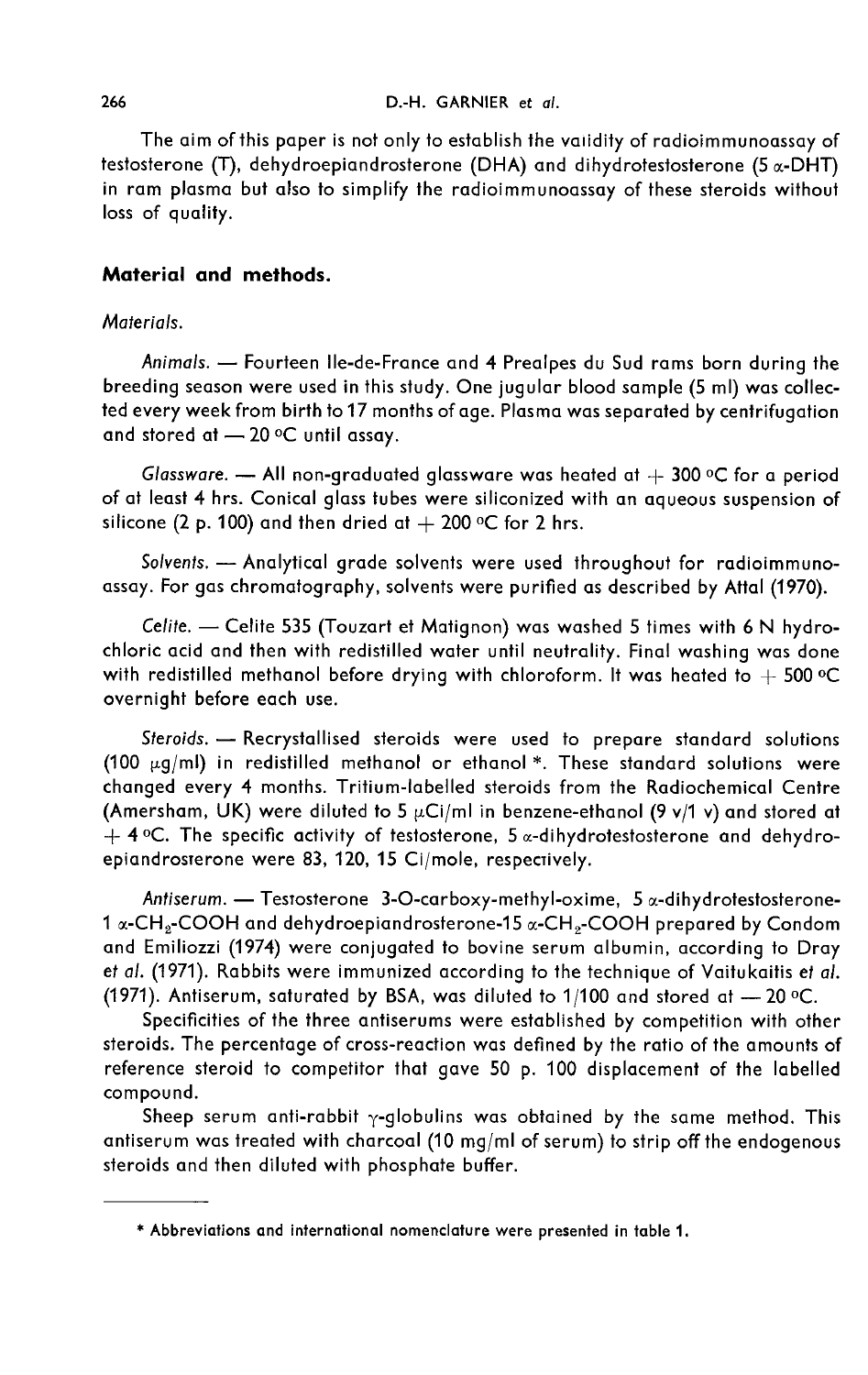Methods.

1. Assay after extraction and chromotography : complete assay (T, DHA, 5  $\alpha$ -DHT) The different steps are summarised in figure 1.



FIG. 1. - Flow sheet for the radioimmunoassays of T, DHT and DHA (Et. Ac : Ethyl Acetate ; Cycl. Hx: Cyclohexane; Im. Pr.: Immunoprecipitation; D. C.: Dextran Charcoal).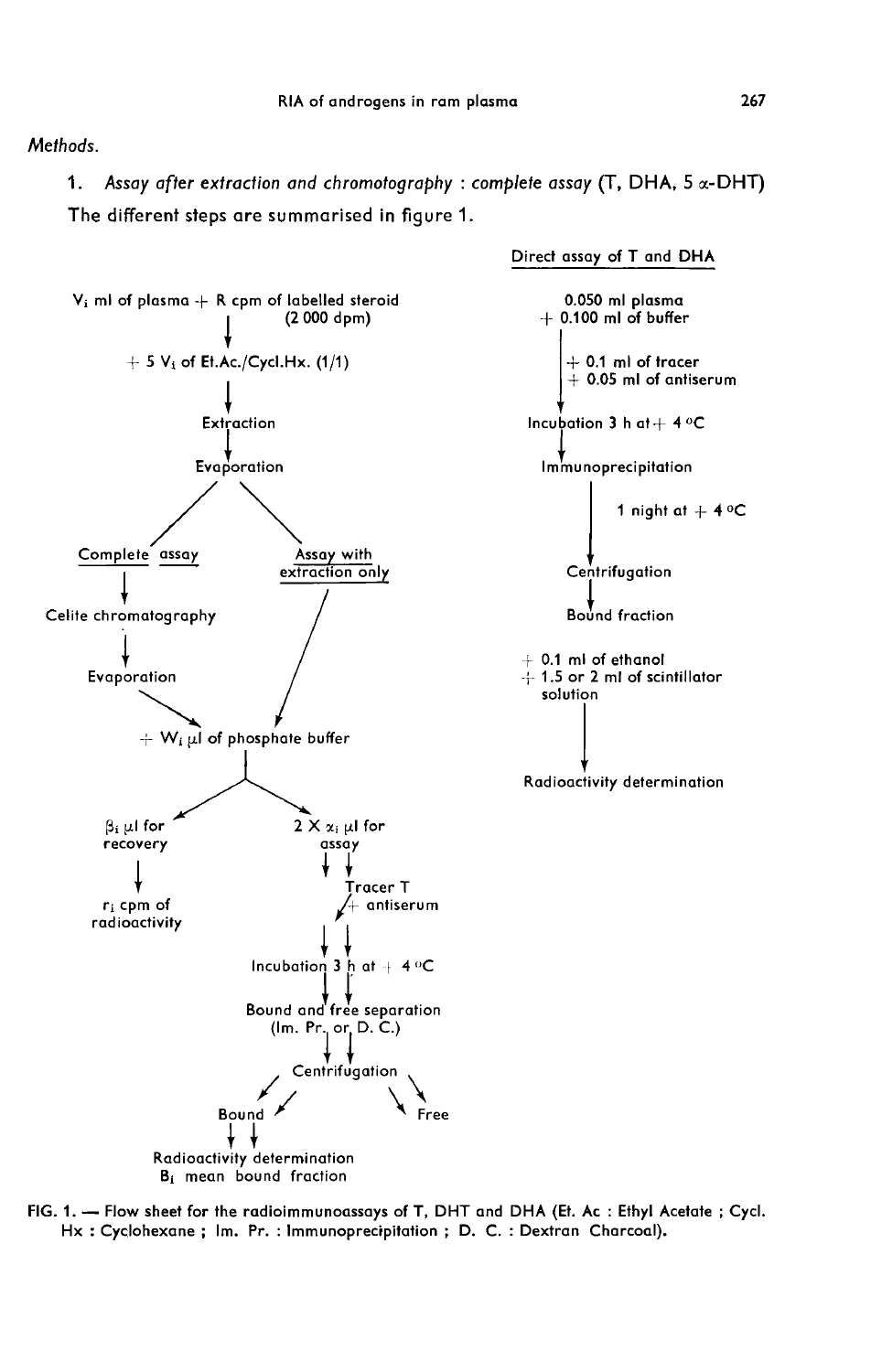Extraction. - 0.1 ml of phosphate buffer containing 2000 d.p.m. of labelled hormones was added to 0.5 to 3 ml of plasma ; these tracers served as the internal standard for recovery estimation. After mixing and equilibration 30 min at room temperature, extraction was carried out once with five volumes of ethyl acetate/cyclohexane mixture (1 v/1 v) by vortex mixing or by horizontal shaking. The lower phase was frozen by dipping tubes in methanol with dry-ice. The organic solvent mixture was poured into siliconized conical glass tubes and evaporated to dryness under filtered air.

Celite chromatography. - Glass columns (diameter 6 mm) were obturated with a glass bead and 0.8 g of mixture (0.5 g of celite 535 and 0.25 ml of formamide) were packed with vacuum. Each column was saturated by approximately 30 ml of heptane.

Dried residue was transferred to celite columns by rinsing twice with 1.75 ml of heptane ; elution was carried out stepwise first using  $12$  ml of heptane (5  $\alpha$ -DHT and DHA fraction), 2 ml of heptane/benzene (85 v/15 v) which were discarded, and then 10 ml of heptane benzene solution (testosterone fraction).

Radioimmunoassay. - Dried residue of each fraction was dissolved in 0.3 to 1 ml of 0.1 M phosphate buffer saline (pH 7) that contained 1 g/l of gelatine and 1 p. 1 000 of sodium azide. Duplicate aliquots of 0.1 ml were transferred into 10  $\times$  75 mm polystyrene tubes or into polypropylene tubes (LKB, France) according to bound-free fraction separation techniques. Another aliquot of 0.05 ml or 0.1 ml was used to determine recovery.

The standard curves were constructed using duplicate or triplicate 0.1 ml aliquots of various solutions of standard steroids in buffer (5 to 1 000 pg/0.1 ml).

To each tube were successively added 10 000 d.p.m. of tritiated steroid in 0.1 ml of buffer, and 0.1 ml of the antiserum diluted in buffer containing rabbit  $\gamma$ -globulins. After vortex mixing, tubes were left for 3 hrs at  $+$  4 °C. These conditions were optimal for binding (Guignard, 1972).

Bound and free fractions separation.<br>- Dextran charcoal method for 5  $\alpha$ -DHT assay : At the end of incubation, 1 ml of dextran (25 mg/100 ml) and charcoal (250 mg/100 ml) in buffer were added to each tube ; 15 min. later, the charcoal was separated by centrifugation for 10 min at 3 000 g. The supernatant was collected into counting vials and mixed with 10 ml scintillation fluid which contained Triton  $\times$  100 according to Patterson and Green (1965) and Terqui, Rombauts and Fèvre (1968).

 $-$  Immunoprecipitation for T and DHA assays: At the end of incubation, 0.020 ml of sheep serum antirabbit  $\gamma$ -globulins were added and mixed. Following overnight incubation at 4 oC, 2 ml of buffer were added and the immunoprecipitate was separated by centrifugation at 3 000 g for 40 min at  $+$  4 °C. Supernatants were discarded; to destroy the binding, 0.1 ml of ethanol or dioxan was added prior to 1.5 to 2 ml of scintillator fluid (toluene 1 I ; PPO 4 g ; dimethyl POPOP 40 mg). After shaking, radioactivity was measured with a Tricarb spectrometer (Packard Instr.).

## 2. Assay without chromatography (T).

As shown in figure 1, the first steps until solvent evaporation were similar to those described before ; the radioimmunoassay was then performed as described above.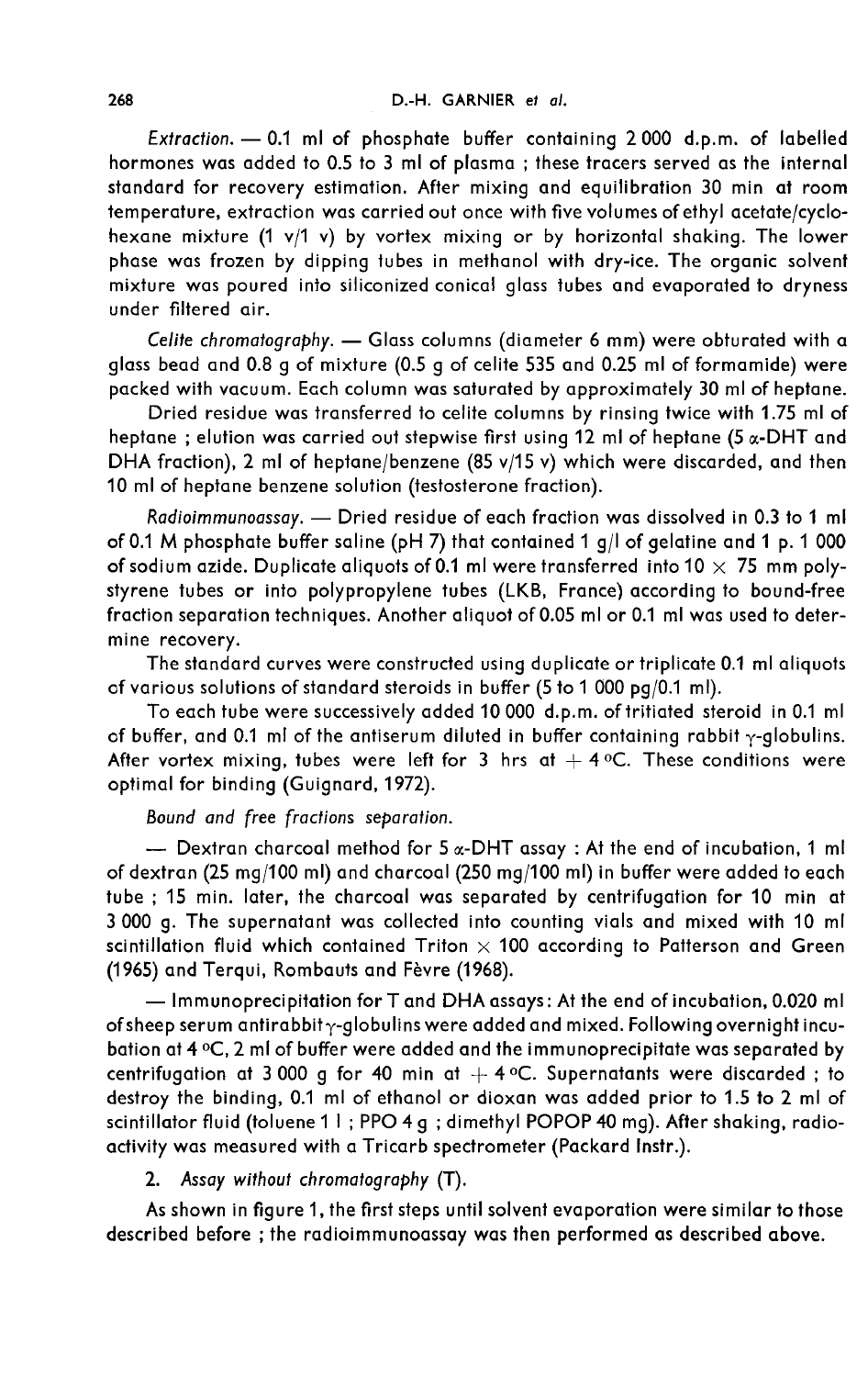#### 3. Direct assay in plasma (T, DHA).

As indicated in figure 1, there was no extraction and no recovery measurement. Aliquots of 0.05 or 0.02 ml of plasma and 0.1 ml of buffer were mixed into polypropylene tubes. Standard curves were constructed with 0.050 ml or 0.020 ml of steroid-free plasma and with 0.1 ml aliquots of various standard steroid solutions ranging from 5 pg to 1 000 pg/0.1 ml of buffer. After addition of 0.1 ml of tritiated steroid and 0.05 ml of diluted antiserum, tubes were incubated for  $3$  hrs at  $4^{\circ}$ C. Bound and free fractions were then separated by immunoprecipitation, as described previously.

### 4. Testosterone measurement by gas chromatography according to Attal (1970).

After extraction and purification, testosterone was transformed into 17  $\beta$ -heptafluorobutyrate. This derivative was purified by thin layer chromatography and the amount was measured by gas liquid chromatography with an electron capture detector.

# 5. Computation of unknown samples.

For direct radioimmunoassay in plasma, the logit transformation of  $B/B<sub>0</sub>$  and logarithm of hormone concentration were used to determine DHA and testosterone amounts of unknown samples.

In the case of extraction and extraction  $+$  chromatography, radioactivity due to recovery was taken into account. The calculations were done as follows :

 $V_i$  ml plasma volume of the ith sample ;<br>R cpm mean amount of radioactivity added R cpm mean amount of radioactivity added to plasma for recovery ;<br> $b_1$  cpm background ;  $b_1$  cpm background ;<br>E pg amount of ste E pg amount of steroid equivalent to R cpm;<br> $w_i \mu l$  total volume of buffer used to redissolve  $w_i \mu l$  total volume of buffer used to redissolve the sample ;<br> $\beta_i \mu l$  volume used to measure recovery ;  $\beta_1 \mu$  volume used to measure recovery ;<br>r<sub>i</sub> cpm amount of radioactivity in  $\beta_1$  ;  $\mathbf{r_i}$  cpm amount of radioactivity in  $\beta_1$ ;<br> $\alpha_i$   $\mu$ l volume used for the radioimm  $\alpha_1$   $\mu$ l volume used for the radioimmunoassay ;<br>T cpm – mean radioactivity used for radioimmun T cpm – mean radioactivity used for radioimmunoassay ;<br> $b_2$  cpm – non-specific binding radioactivity ;  $b_2$  cpm non-specific binding radioactivity ;<br>B<sub>i</sub> cpm mean bound fraction of the ith sam mean bound fraction of the ith sample;

for complementary explanation, see fig. 1.

The standard curve is expressed as : Logit  $(B/T) = f$  (In dose). The curve obtained is formed of two straight lines.

For the ith sample, the total radioactivity is :

$$
T_1 = T + \frac{\alpha_1}{\beta_1} (r_1 - b_1) - b_1 ;
$$
  
To the Logit : In 
$$
\left( \frac{(B_1 - b_2) / (T + \frac{\alpha_1}{\beta_1} (r_1 - b_1) - b_1)}{1 - (B_1 - b_2) / (T + \frac{\alpha_1}{\beta_1} (r_1 - b_1) - b_1)} \right).
$$

corresponds to dose  $d_i$  (pg). The level in ng/ml of plasma was :

$$
D_i = \frac{1}{10^3} \times \frac{1}{V_i} \left( d_1 \times \frac{w_i}{\alpha_i} \times \frac{R - b_1}{(r_i - b_1) \times \frac{w_i}{\beta_i}} - E \right)
$$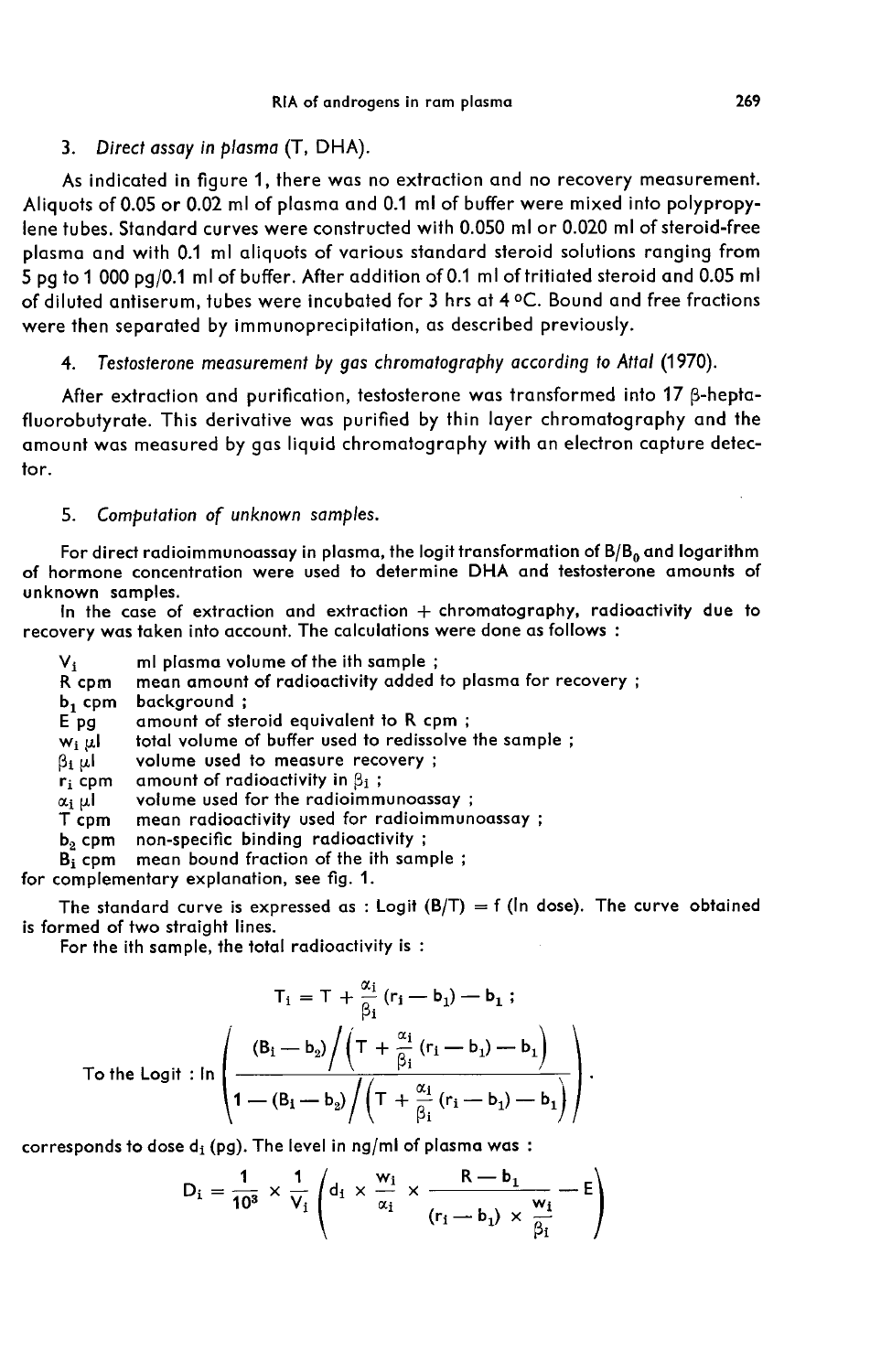$$
D_i = \frac{1}{10^3} \times \frac{1}{V_i} \left( d_i \times \frac{\beta_i}{\alpha_i} \times \frac{R-b_1}{r_i-b_1} - E \right).
$$

All these computations were run on a programmable calculator (Hewlett Packard 9820).

# Results.

# A. - Radioimmunoassay acceptability.

Testosterone, 5  $\alpha$ -dihydrotestosterone and dehydroepiandrosterone acceptability of the different assays directly in plasma, after extraction and after extraction plus chromatography is investigated. According to Abraham (1974), acceptability depends on specificity, sensitivity, accuracy, precision, and practicability.

#### TABLE 1

#### Specificity of androgens antisera : percentage of cross reaction

|                                                                  | Anti-<br>testosterone<br>Final<br>dilution<br>1/15 000 | Anti-<br>$5\alpha$ -DHT<br>Final<br>dilution<br>1/45 000 | Anti-<br><b>DHA</b><br>Final<br>dilution<br>1/15 000 |
|------------------------------------------------------------------|--------------------------------------------------------|----------------------------------------------------------|------------------------------------------------------|
|                                                                  | 100                                                    | 12                                                       | $< 0.1$ *                                            |
| $5\alpha$ -dihydrotestosterone (5 $\alpha$ -DHT)                 | 65                                                     | 100                                                      | ~< 0.1                                               |
| Dehydroepiandrosterone (DHA)                                     | $< 0.1$ *                                              | $< 0.1$ *                                                | 100                                                  |
| 17 B-sulfooxyandrost-4-ene-3-one                                 | 0.9                                                    | ~< 0.1                                                   |                                                      |
| Testosterone propionate                                          | ~< 0.1                                                 | –                                                        |                                                      |
| 17 α-hydroxy-androst-4-éne-3-one (epitestosterone).              | 3.5                                                    | ~< 0.1                                                   |                                                      |
|                                                                  | 0.7                                                    | 0.5                                                      | 0.4                                                  |
| 17 $\beta$ -hydroxy-5 $\alpha$ -androstan-3-one (5 $\beta$ -DHT) | 49.5                                                   | 48                                                       |                                                      |
| $3\alpha$ -hydroxy-5 $\alpha$ -androstan-17-one                  | $~<$ 0.1                                               | 3.9                                                      | ~< 0.1                                               |
| 3 B-hydroxy-5 a-androstan-17-one                                 |                                                        | ~< 0.1                                                   | 1.6                                                  |
| $3\alpha$ -hydroxy-5 $\beta$ -androstan-17-one                   | 2.8                                                    | 0.3                                                      | ~<~0.1                                               |
| $5\alpha$ -androstan- $3\alpha$ , 17 $\beta$ -diol               | $\mathbf{2}$                                           | 30                                                       | ~< 0.1                                               |
| $5\alpha$ -androstan-3 $\beta$ , 17 $\beta$ -diol                | 4                                                      | 18                                                       | ~< 0.1                                               |
| $5\,\beta$ -androstan-3 $\alpha$ , 17 $\beta$ -diol              | 1.4                                                    | 5.6                                                      | ----                                                 |
| 3 B-sulfooxyandrost-5-ene-17-one (DHA sulfate).                  |                                                        | ~< 0.1                                                   | ~< 0.1                                               |
| $3\beta$ , 17 $\beta$ -dihydroxy-5-androstene                    | 0.5                                                    | 0.7                                                      | 4                                                    |
| 11 β, 17 β-dihydroxy-androst-4-ene-3-one.                        |                                                        | ~< 0.1                                                   |                                                      |
| 11 B-hydroxy-androst-4-ene-3,17-dione                            |                                                        | ~< 0.1                                                   |                                                      |
| Androst-4-ene-3, 11, 17-trione                                   |                                                        | $~<$ 0.1                                                 |                                                      |
| Cyproterone (Schering)                                           | < 0.1                                                  | ~< 0.1                                                   |                                                      |
| 3 B-hydroxy-pregn-5-ene-20-one                                   |                                                        | ~< 0.1                                                   | ~< 0.1                                               |
|                                                                  | ~< 0.1                                                 | ~< 0.1                                                   | ~< 0.1                                               |
| 5 α-pregnan-3,20-dione                                           |                                                        | ~< 0.1                                                   | ~< 0.1                                               |
|                                                                  | ~< 0.1                                                 | ~< 0.1                                                   |                                                      |
| 17 $\alpha$ , 21-dihydroxy-pregn-4-ene-3,20-dione                | —                                                      | ~< 0.1                                                   |                                                      |
|                                                                  | < 0.1                                                  | < 0.1                                                    | $~<$ 0.1                                             |
|                                                                  | ~< 0.1                                                 | ~< 0.1                                                   | < 0.1                                                |

 $*$  < 0.1 means that 100 ng of steroid did not displace 50 p. 100 of labelled compound.

270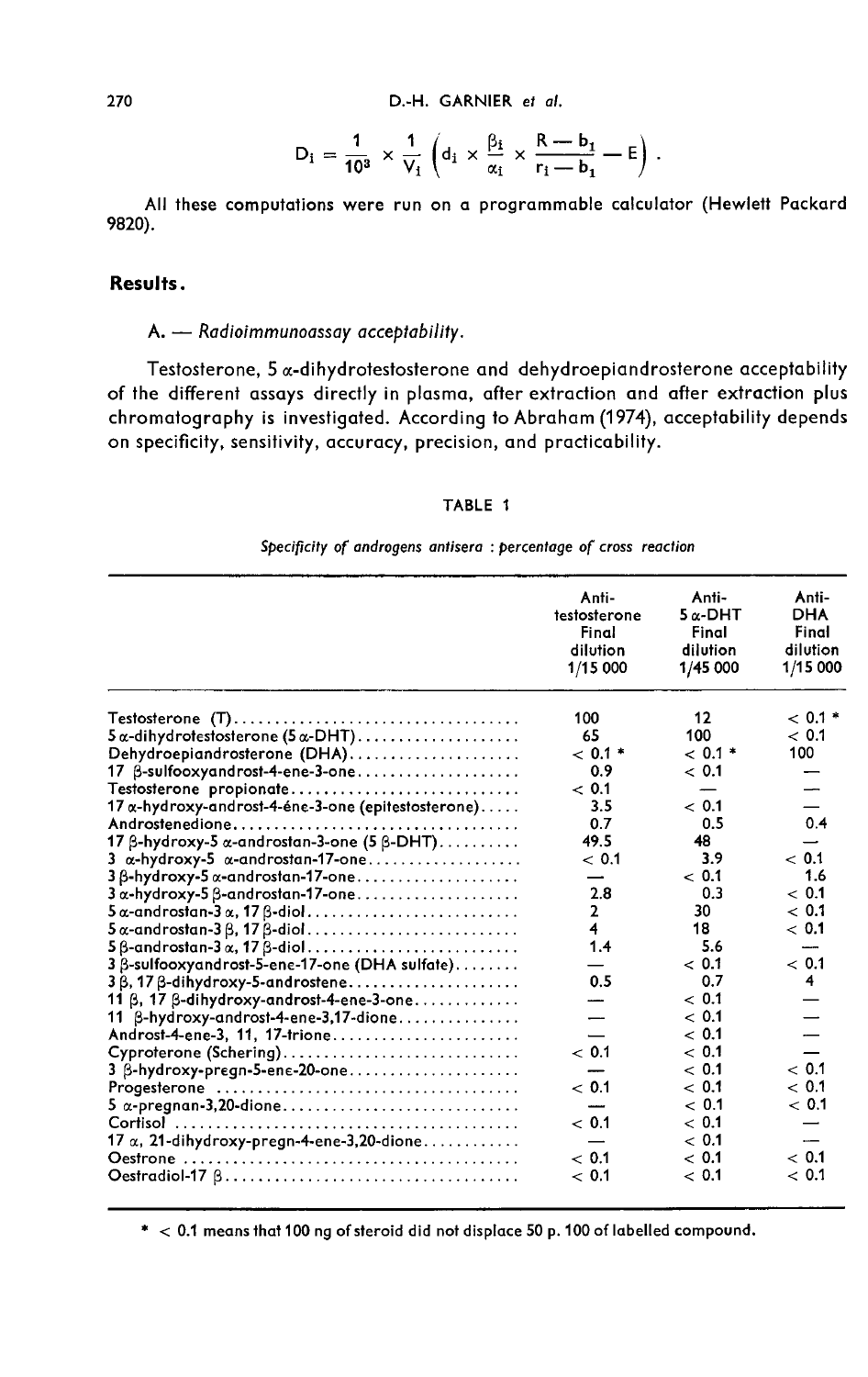Specificity. - In cases of direct plasma RIA or after solvent extraction only, the specificity of the assay depends solely on antiserum specificity. Percentages of cross-RIA of androgens in ram plasma<br>
Specificity. — In cases of direct plasma RIA or after solvent extraction only, the<br>
specificity of the assay depends solely on antiserum specificity. Percentages of cross-<br>
reaction for 27 cross-react significantly with the three antisera. The major interfering steroids for testosterone are 5  $\alpha$ -DHT (65 p. 100) and 5  $\beta$ -DHT (49.5 p. 100). The other androgens show little or no significant cross-reaction ; none of the steroids tested compete with DHA (table 1). DHA sulfate and 3  $\beta$ , 17  $\beta$ -dihydroxy-5-androstene have little or no effect on antiserum DHA binding  $(< 0.1$  and 4 p. 100 respectively).

Thus, direct plasma and extraction RIA might be considered as very specific for DHA ; for testosterone assays, the specificity depends on the relative amount of 5  $\alpha/\beta$ reduced compounds.

 $5 \alpha$ -DHT antiserum appears to be less specific than the other two antisera; indeed, as indicated in table 1, 5  $\beta$ -DHT, testosterone, 5  $\alpha$ -androstan-3  $\alpha$ , 17  $\beta$ -diol and 5  $\alpha$ -androstan-3  $\beta$ , 17  $\beta$ -diol show significant cross-reactions of 48, 12, 30 and 18 p. 100, respectively. Thus, mainly because of high testosterone levels in the male, direct plasma and extraction RIA, are not specific.

To increase specificity, a chromatographic step can be added ; figure 2 indicates the distribution of different steroids in testosterone and 5  $\alpha$ -DHT fractions after celite chromatography. Testosterone is separated from 5  $\alpha$ - and 5  $\beta$ -DHT which are the more competitive steroids to serum antitestosterone. The other steroids, still present in the testosterone fraction, do not show any significant cross-reaction with serum anti-testosterone.



FIG. 2. - Elution of different steroids after celite chromatography.

DHA is also separated from  $3 \beta$ , 17  $\beta$ -dihydroxy-5-androstene, and the other steroids eluted in the same fraction as DHA are not competitive.

The 5  $\alpha$ -DHT fraction is free from testosterone but 5  $\beta$ -DHT is also eluted in the same fraction. However, the 5  $\alpha$ -androstanediols are separated from DHT. This assay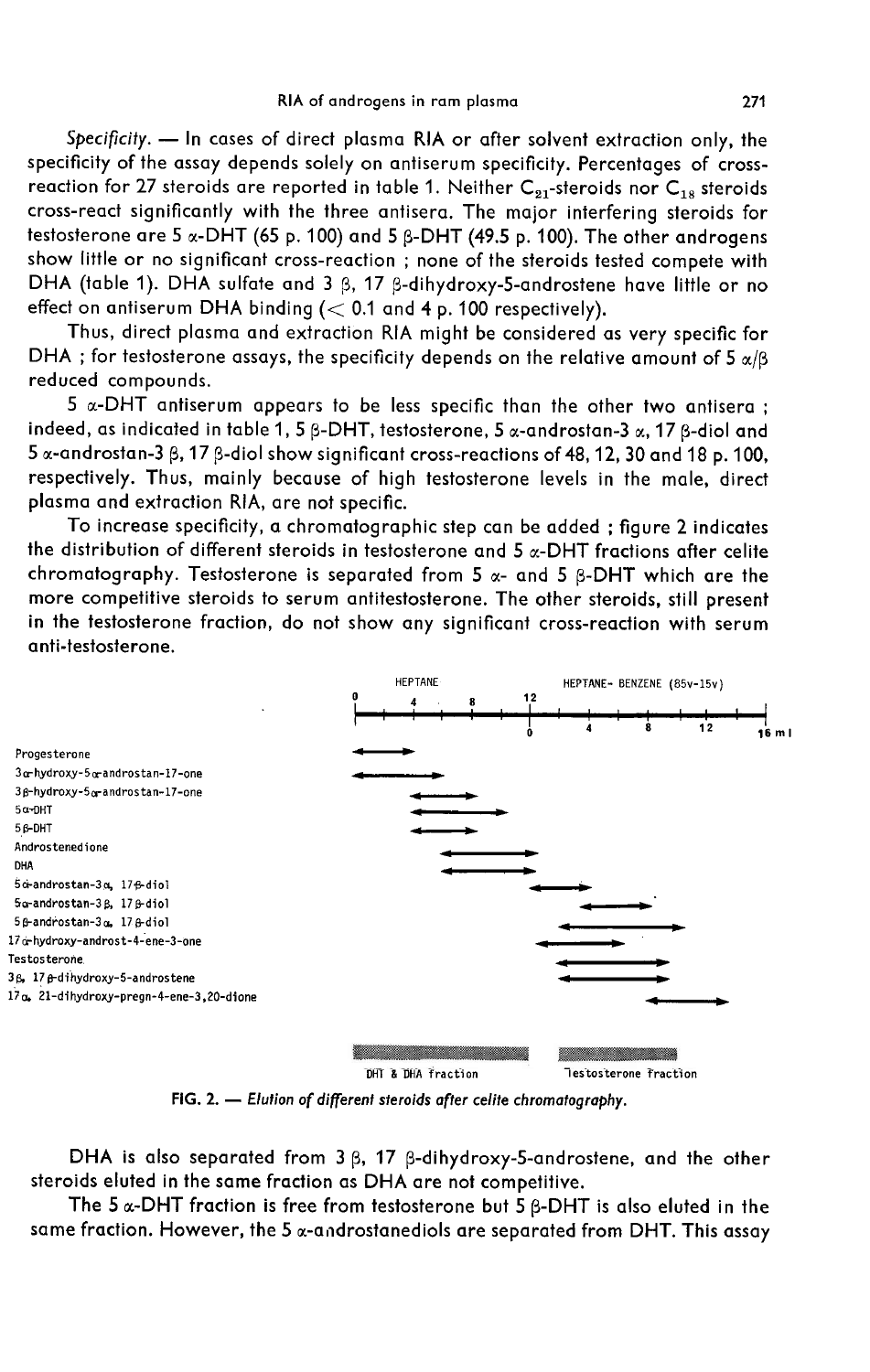| L<br>L      |  |
|-------------|--|
|             |  |
| í<br>ī<br>ŗ |  |
| J.          |  |
| ŀ           |  |

l,

Sensitivity of the radioimmunoassays

| Steroids | Assay                                                 | Affinity<br>constant of<br>anti-serum<br>M <sup>-1</sup> | Sensitivity<br>of standard<br>curve | $(Logit = A log does + B)$<br>⋖                                                                                                                                                                                                                                                                                                                                    | ≃ |               | Recovery in<br>percentage<br>$m \pm$ sem | Blank in ng<br>(steroid<br>free plasma) | of the assay<br>Sensitivity<br>ng/ml                                                          |
|----------|-------------------------------------------------------|----------------------------------------------------------|-------------------------------------|--------------------------------------------------------------------------------------------------------------------------------------------------------------------------------------------------------------------------------------------------------------------------------------------------------------------------------------------------------------------|---|---------------|------------------------------------------|-----------------------------------------|-----------------------------------------------------------------------------------------------|
|          | Direct RIA<br>Extraction<br>Extraction<br>+ chromato. | $4.1 \times 10^{9}$                                      | <b>Bab</b><br>105-1<br>5-10 pg      | $-0.97 + 3.96 - 0.991$<br>-1.1 +4.12 -0.999<br>$\frac{1}{2}$ $\frac{1}{2}$ $\frac{1}{2}$ $\frac{1}{2}$ $\frac{1}{2}$ $\frac{1}{2}$ $\frac{1}{2}$ $\frac{1}{2}$ $\frac{1}{2}$ $\frac{1}{2}$ $\frac{1}{2}$ $\frac{1}{2}$ $\frac{1}{2}$ $\frac{1}{2}$ $\frac{1}{2}$ $\frac{1}{2}$ $\frac{1}{2}$ $\frac{1}{2}$ $\frac{1}{2}$ $\frac{1}{2}$ $\frac{1}{2}$ $\frac{1}{2}$ |   |               | $90 \pm 0.5$<br>$79 \pm 1$               | $0.050(1 \text{ m})$<br>0.040 (1 ml)    | $\begin{array}{c} 0.2 \ (0.05) \\ 0.080 \ (1 \ \text{m1}) \end{array}$<br>$0.1(1 \text{ ml})$ |
|          |                                                       | $3\times 10^9$                                           | $10-20$ Pg<br>$10-20$               | $-1.12 + 4.76 - 0.996$<br>$-0.92 + 5.1 - 0.97$                                                                                                                                                                                                                                                                                                                     |   |               | $49 \pm 1$                               | 0.060 (1 ml)                            | $0.2(0.05)$<br>0.1 (1 ml)                                                                     |
|          | chrom.<br>Extr. $+$                                   | $0.6 \times 10^9$                                        | 5-10 pg                             | 1.19                                                                                                                                                                                                                                                                                                                                                               |   | $5.2 - 0.995$ | $69 \pm 1$                               | 0.090 (1 ml)                            | $0.150(1 \text{ ml})$                                                                         |

<sup>( )</sup> Volume of plasma used.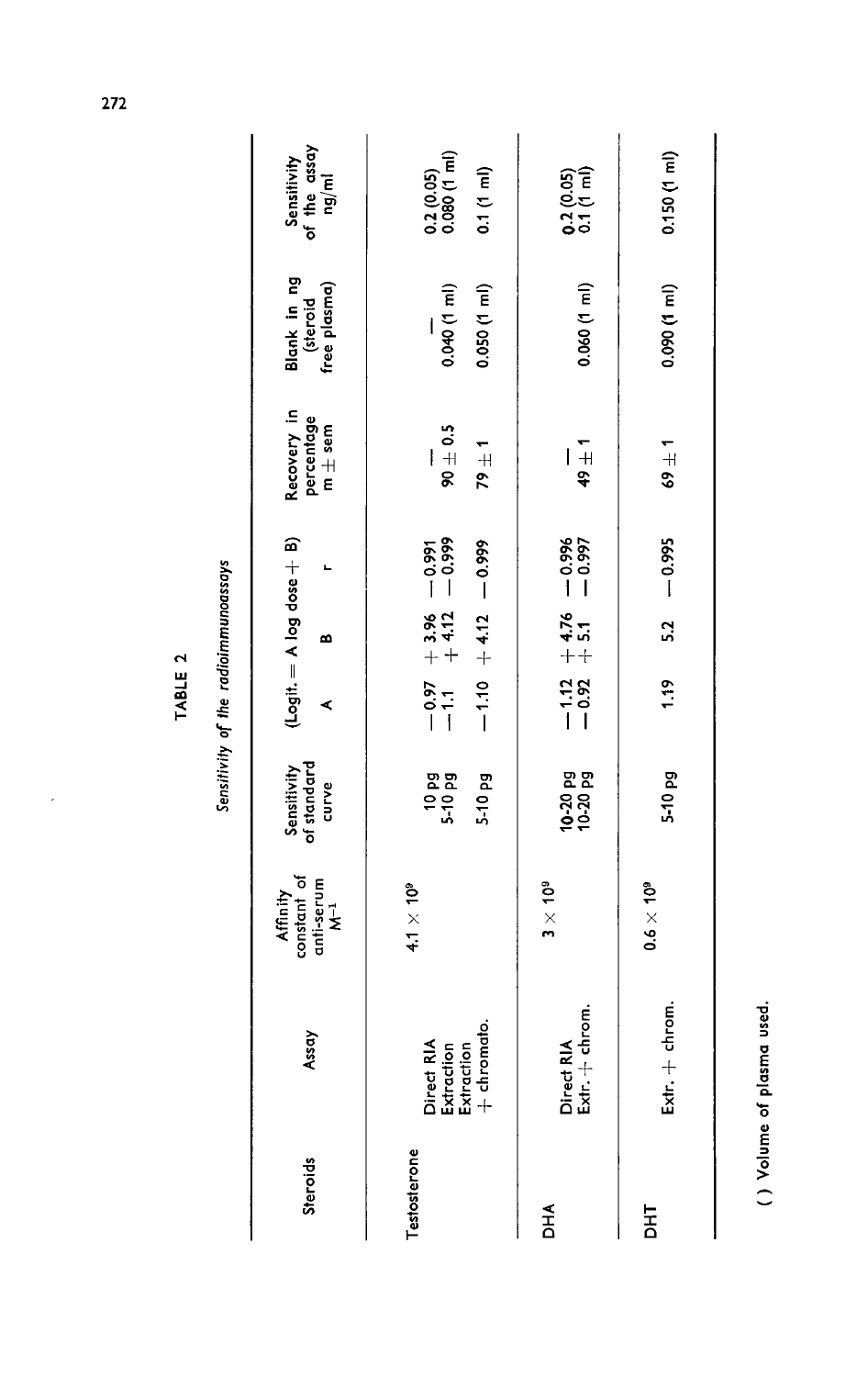is specific for 5  $\alpha$ -DHT only in cases with relatively low 5  $\beta$ -DHT levels; otherwise, it permits estimation of  $5 \alpha/5$   $\beta$ -DHT compounds.

Sensitivity. - The sensitivity of the different assays and the factors governing sensitivity such as affinity constant, standard curve sensitivity, recovery percentage, and blank values are presented in table 2, the standard curves are shown in figure 3. Logit-Log. linearisations for the standard curves were relevant since the correlation coefficient and the slope are not different from - 1.0.

#### TABLE 3

Accuracy of the different assays

Linear regression between amount added to steroid-free plasma and amount recovered ( $y = a + bx$ )

| <b>Steroids</b> | Assays              | Range of<br>concentration<br>(nq/ml) | Regression<br>coefficient<br>(b) | Zero<br>value<br>(a) | r     | n  |
|-----------------|---------------------|--------------------------------------|----------------------------------|----------------------|-------|----|
| Testosterone    | Direct              | $0.2 - 30$                           | 1.003                            | 0.013                | 0.999 | 8  |
|                 | Extract. $+$ chrom. | $1 - 8$                              | 1.005                            | 0.086                | 0.999 | 8  |
| <b>DHA</b>      | Direct              | $0.2 - 5$                            | 1.050                            | 0.034                | 0.996 | 24 |
|                 | Extract. $+$ chrom. | $0.2 - 5$                            | 1.222                            | 0.116                | 0.992 | 24 |
| DHT             | Extract. $+$ chrom. | $0.1 - 1$                            | 1.032                            | $-0.003$             | 0.994 | 12 |

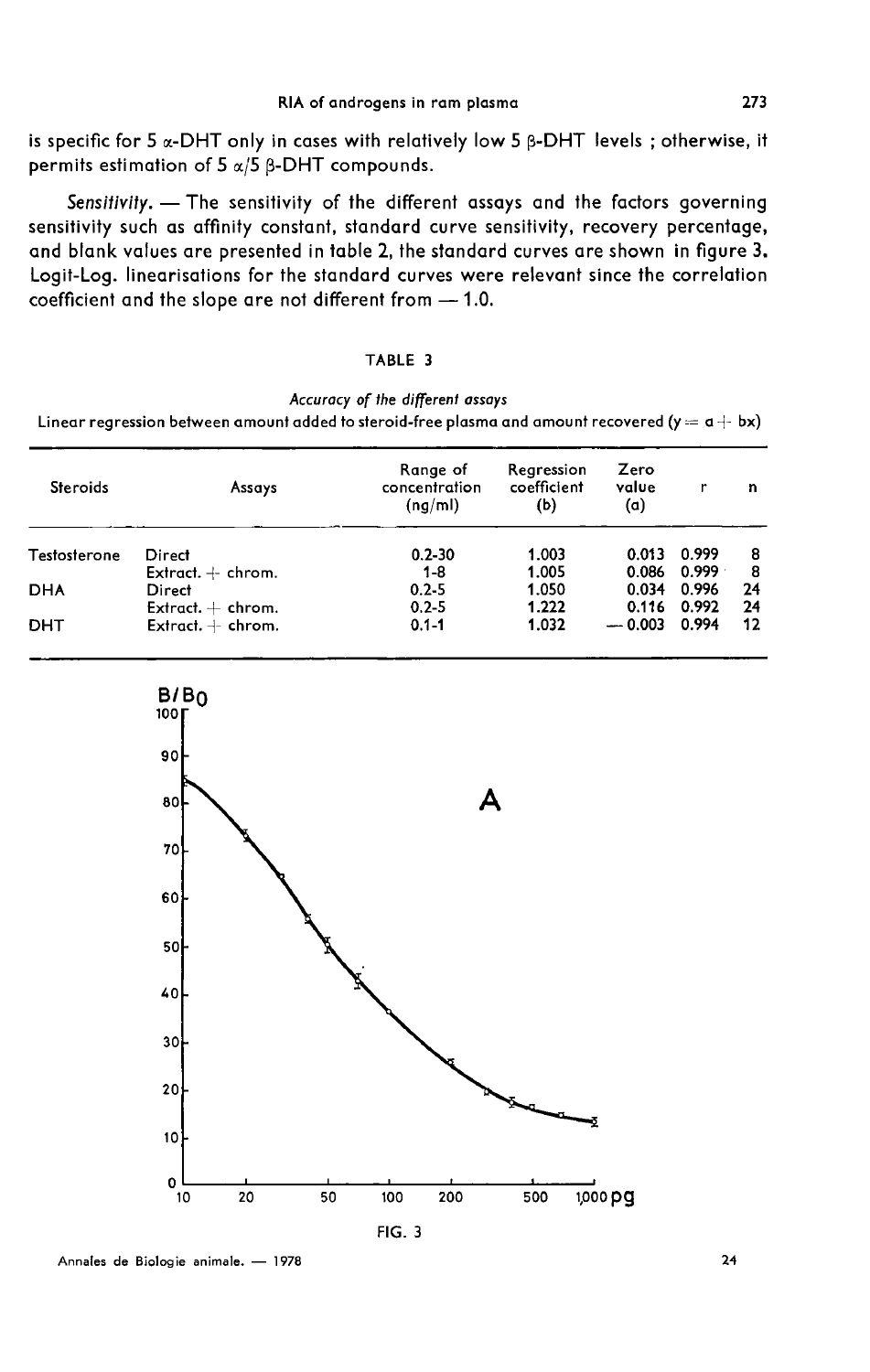

FIG. 3. - Standard curves for the radioimmunoassays of testosterone (A), of 5  $\alpha$ -DHT (B) and of DHA (C). T and DHA standard curves are prepared with 0.05 ml of steroid-free ram plasma (m  $\pm$  sem).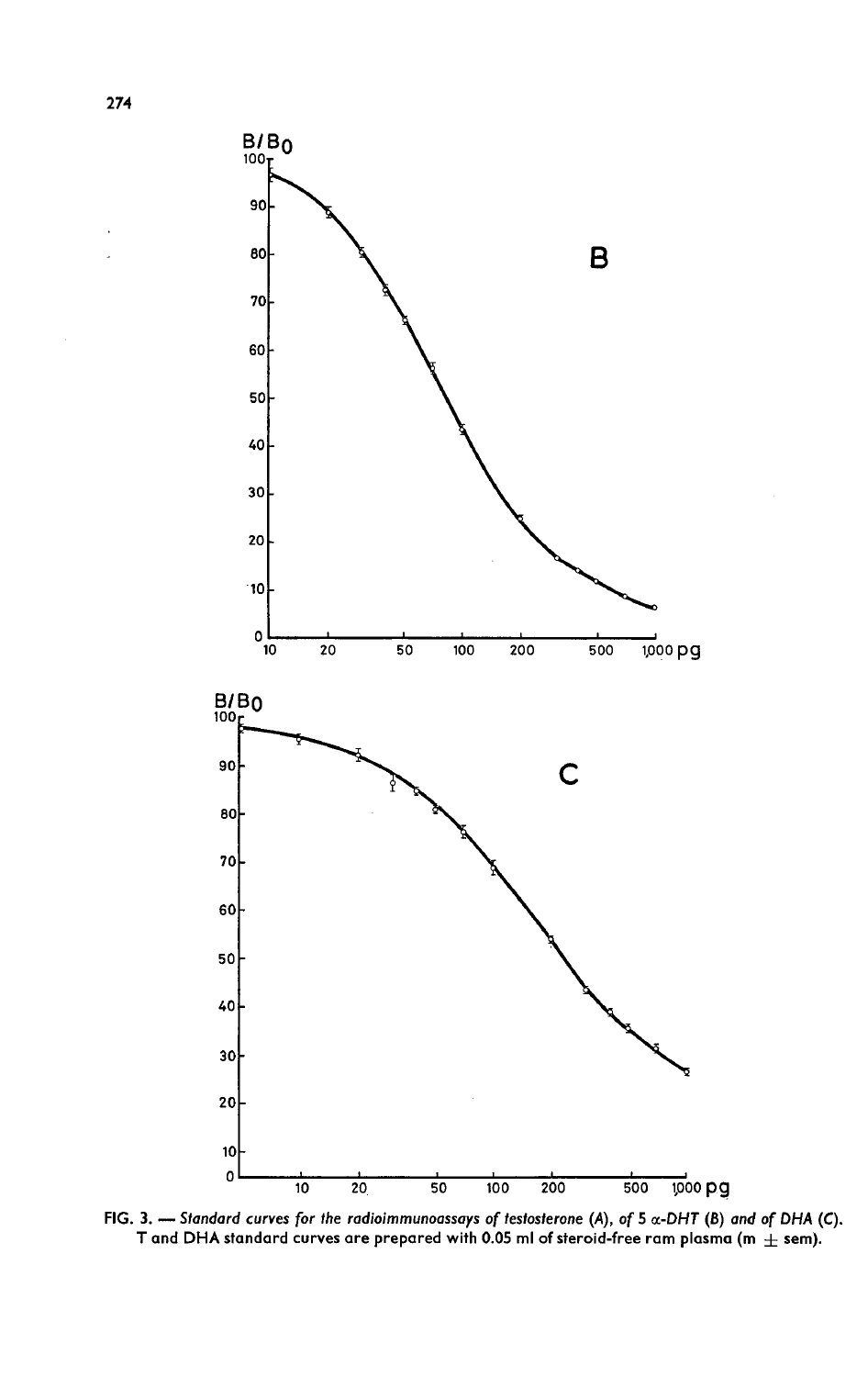The recovery for direct assay in plasma is assumed to be 100 p. 100. The low recovery after chromatography for 5 «-DHT and DHA are probably due to low solubility in phosphate buffer. Sensitivity of standard curves were around 10 pg/tube and the blanks were of the same order, indicating the absence of noticeable effects due to solvent.

Assay sensitivity for the volume of plasma and buffer commonly used is approximately 0.1 ng/ml of plasma.

Accuracy. - The different steroids were added to steroid-free plasma samples in increasing amounts (table 3). Parameters of the linear regressions presented in table 3 show that the regression coefficients are not different from 1 and that at least 98 p. 100 of the variability is explained by the amount added. The zero values computed from regression line were generally less than 0.1 ng, i. e. inferior to the blank values suggesting no plasma effect.

Accuracy for testosterone was also checked by measurement of unknown ram plasma samples with different techniques. The levels reported in table 4 were similar,

| Accuracy: levels of lesiosierone (ng/mi) in KAIN plasma samples assayed by infee memods |              |                                            |                       |  |  |  |
|-----------------------------------------------------------------------------------------|--------------|--------------------------------------------|-----------------------|--|--|--|
| Sample                                                                                  | Direct RIA   | RIA after extraction<br>$+$ chromatography | Gas<br>chromatography |  |  |  |
|                                                                                         | $1.5 + 0.08$ | 1.55                                       | 1.6                   |  |  |  |
|                                                                                         | $11.3 + 0.4$ | 10.3                                       |                       |  |  |  |
|                                                                                         | $6.5 + 0.2$  |                                            | 7.0                   |  |  |  |

TARIF 4

Accuracy : loyals of totastorong (ng/ml) in BAM blama camples assayed by three mothodo

|                 | Assay                      | Within-assay variability |                       | Between-assay variability |                       |                |                                        |
|-----------------|----------------------------|--------------------------|-----------------------|---------------------------|-----------------------|----------------|----------------------------------------|
| <b>Steroids</b> |                            | <b>V.C.</b><br>p. 100    | Level<br>ng/ml        | nЬ<br>replicate           | <b>v.c.</b><br>p. 100 | Level<br>ng/ml | $n \times m$<br>(assay)<br>(replicate) |
|                 | Direct RIA                 | 9.9<br>4.7               | 1.4<br>11.8           | 6<br>6                    | 9.5<br>3.2            | 1.5<br>11,6    | 10 $\times$ 2<br>10 $\times$ 2         |
| Testosterone    | <b>Extraction</b>          | 5.0<br>3.0               | $\overline{2}$<br>7.4 | 4<br>6                    |                       |                |                                        |
|                 | Extraction<br>$+$ chromat. | 6.1                      | 4.4                   | 9                         | 14                    | 11.4           | $3 \times 2$                           |
|                 | Direct RIA                 | 4.6                      | 2.3                   | 4                         |                       |                |                                        |
| <b>DHA</b>      | Extraction<br>4- chromat.  | 10.8                     | 1.0                   | 9                         |                       |                |                                        |
| DHT             | Extraction<br>+- chromat.  | 7.1                      | 0.52                  | 6                         | 12.2                  | 1.1            | $3 \times 2$                           |

TABLE 5 Precision of the different radioimmunoassays

275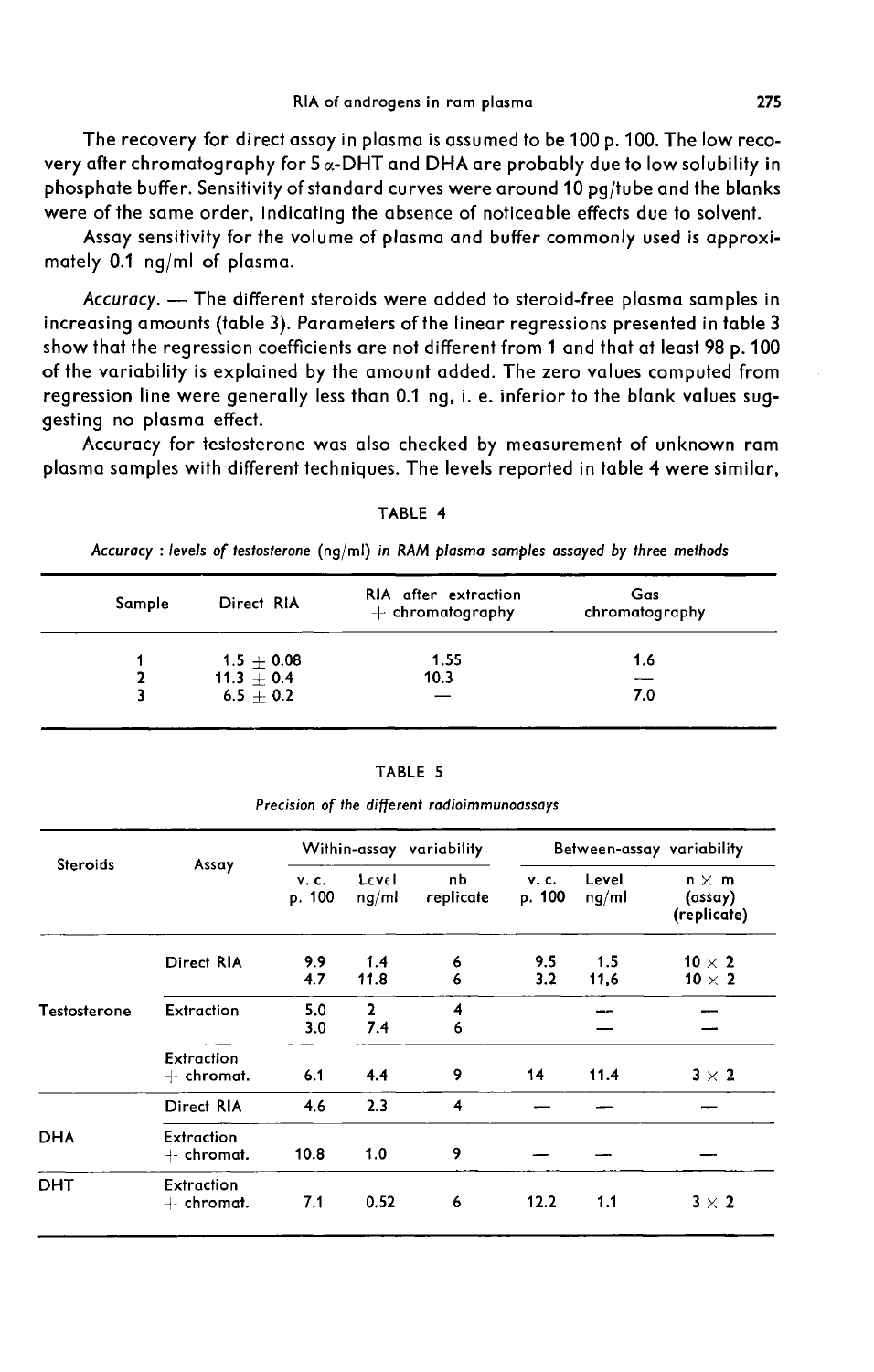regardless of the technique used : direct plasma RIA, extraction  $+$  chromatography with RIA and gas chromatography.

Precision. - The within and among-assay variabilities have been calculated from replicate variance in the same assay and in completely different assays (table 5). The coefficients of variation were between 3 and 11 p. 100 for the within-assay and between 3 to 14 p. 100 for the among-assay. The coefficients of variation differ not only from one steroid to another but also with steroid level (table 5).

### B. - Plasma androgen levels in the ram.

Peripheral plasma testosterone and DHA levels were investigated with direct plasma assay in different physiological states. The amounts of  $5 \alpha/5$   $\beta$ -DHT compounds were also estimated by the complete assay.



FIG. 4. - Androgen levels in lamb peripheral plasma from birth to 16 weeks of age ( $m + s$ em). A. - Testosterone in Préalpes du Sud breed. B. - Testosterone in Ile-de-France breed. C. - DHA in Ile-de-France breed.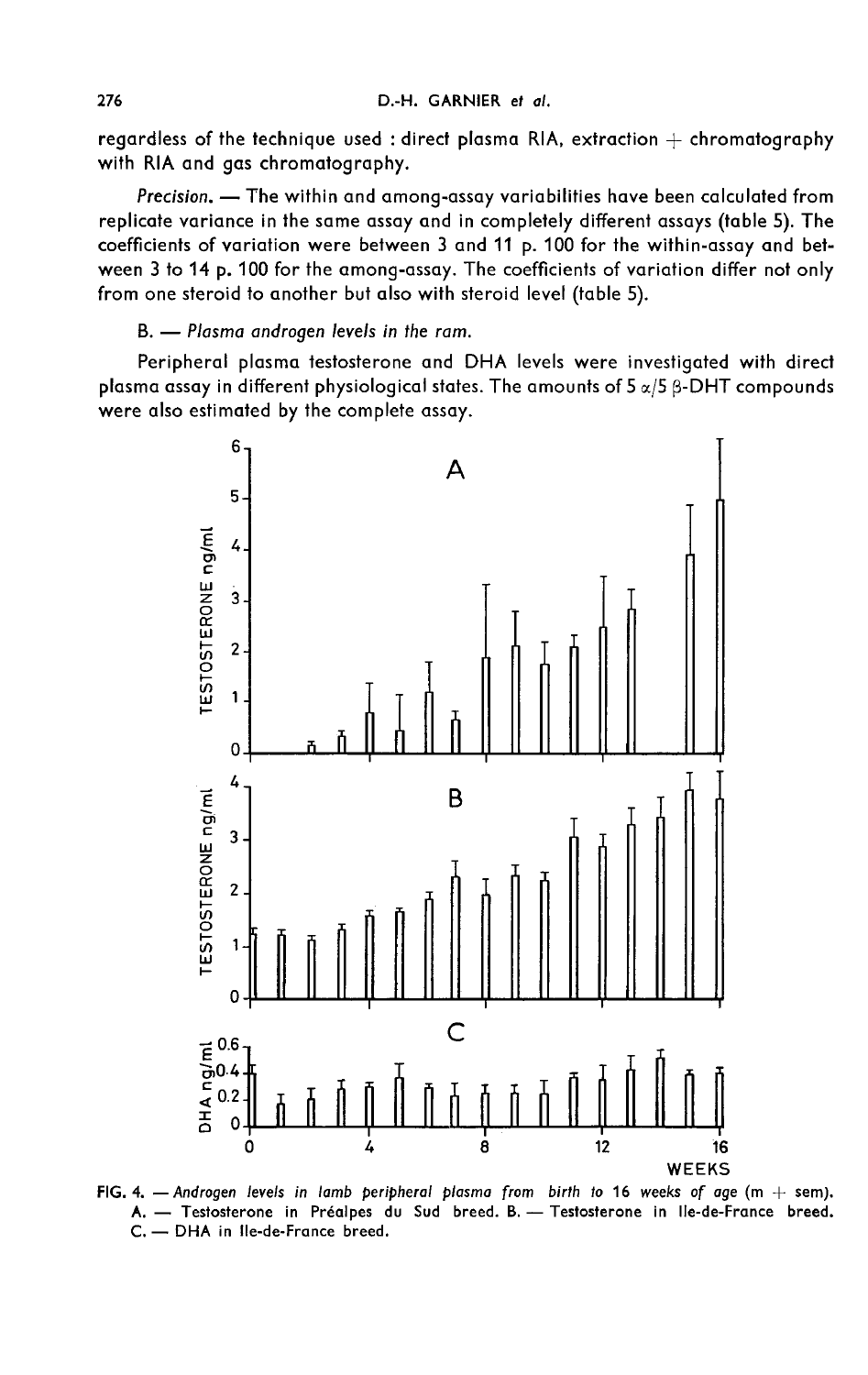Evolution from birth to puberty (fig. 4).  $-$  In the two breeds studied, the mean testosterone levels rise linearly from birth to 16 weeks of age as shown in figure 4. Individucil patterns are similar but sometimes high concentrations of testosterone occur during the first week of life, especially in the Ile-de-France breed. At birth, the testosterone levels are lower in the Préalpes du Sud than those of the Ile-de-France breed (0.2 ng/mi vs 1 ng/ml). However, at 15 or 16 weeks of age, the testosterone levels seem higher in Préalpes du Sud than in Ile-de-France lambs. The linear regressions between testosterone (T) and age in days (d) for the two breeds were :

- Préalpes du Sud T (ng/ml)  $=$   $-$  0.81  $+$  0.044 d  $r =$  0.95  $P < 0.01$ <br>- Ile-de-France T (ng/ml)  $=$  0.87  $+$  0.026 d  $r =$  0.97  $P < 0.01$ .  $-$  Ile-de-France T (ng/ml) The slopes of these two linear regressions are different ( $P < 0.05$ ).

In the Ile-de-France breed, peripheral plasma DHA levels are very low after birth (0.3 ng/ml) and reach only 0.5 to 0.6 ng/ml 3 months later.



FIG. 5. - Seasonal variations of androgens in ram ( $m +$  sem). A. - Testosterone in Préalpes du Sud breed. B. - Testosterone in Ile-de-France breed. C. - DHA in Ile-de-France breed.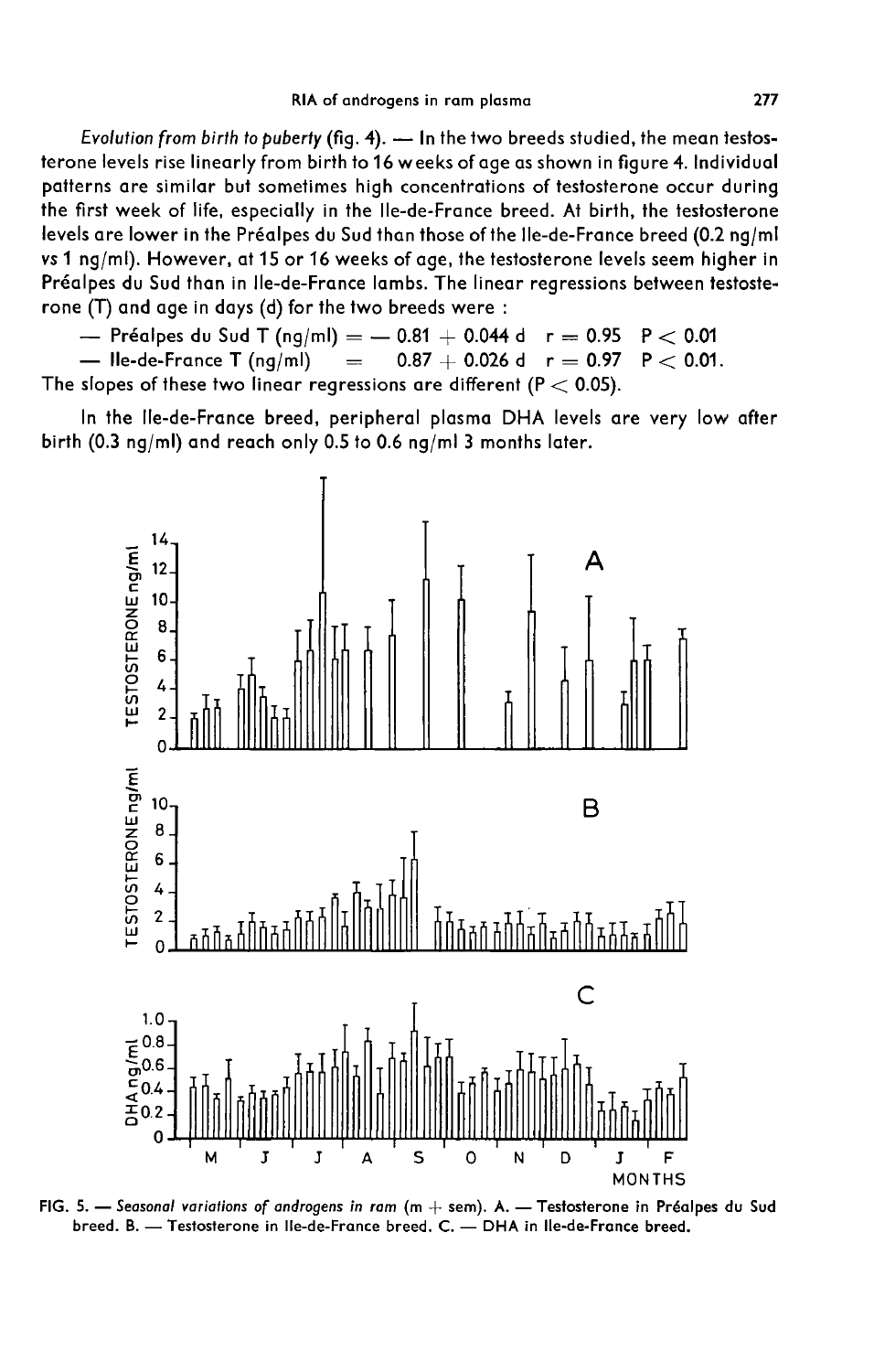In young lambs of Ile-de-France breed (15 weeks), the 5  $\alpha/5$   $\beta$ -DHT levels appear to be very low and near the sensitivity of the method used : 0.075  $+$  0.01 ng/ml.

Seasonal variations in young rams. - Testosterone levels begin to increase in both breeds (fig. 5a and b) at the end of June and reach the highest values (8 or 12 ng/ml) in September ; they then decrease rapidly in the Ile-de-France breed and more slowly with large fluctuations in the Préalpes du Sud breed.

The peripheral plasma testosterone concentrations are higher in the Pr6alpes du Sud breed than those observed in the Ile-de-France breed, but perhaps this is true only for this particular first breeding season.

Seasonal variation of plasma DHA in the Ile-de-France breed (fig. 5) was also detected but the magnitude of change was lower than for testosterone.

Plasma DHT levels in Ile-de-France rams were low during the breeding season :  $0.13 + 0.033$  ng/ml.

Variations within 24 hours. - Figure 6 depicts individual variations of testosterone and DHA in jugular plasma of two Ile-de-France rams during two 24-hr periods in June and in September. Testosterone secretion appears to be pulsatile, and there is a good coincidence between testosterone and DHA variations. These two samples show that the number of testosterone and DHA peaks are greater in September than in June.



#### Discussion.

Validity of assays of three androgens was studied in the peripheral plasma of the ram, and plasma variations of androgens in different physiological states were demonstrated with radioimmunoassays directly in plasma for testosterone and DHA.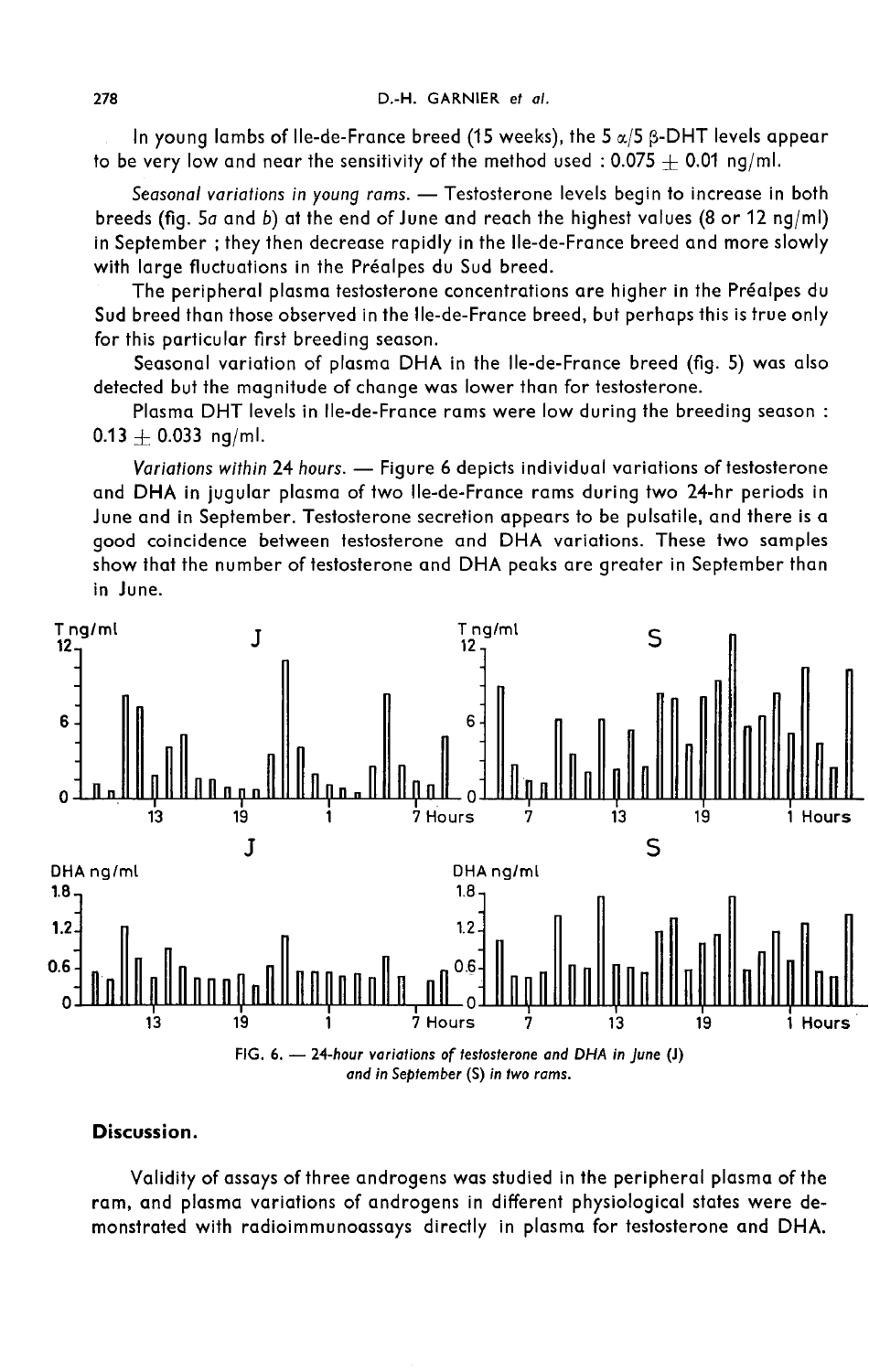In peripheral plasma of the ram the nature and level of androgens determine the specificity of direct and after-extraction assays. Attal (1970) demonstrated that androstenedione and epitestosterone are also present in the unconjugated fraction. Estimates by gas chromatography indicate that these compounds appear in low concentrations ( $\leq$  2 ng/ml) in comparison to testosterone (Attal, 1970). From our results 5  $\alpha$ /5  $\beta$ -DHT compounds appear to be at low levels  $(< 0.2$  ng/ml). Thus, the known androgens in the unconjugated fraction did not interfere with testosterone assays because of the low concentration. This is confirmed by the fact that after celite chromatography, estimates are similar to those obtained after extraction or measured directly in plasma.

The extraction step is necessary only if plasma testosterone binding is extensive and if conjugated steroids bind significantly to the antibody. Dray (1970) and Attal (1970) have shown that testosterone binding by sheep plasma is low. From the specificity of the antiserum used in the present study, neither testosterone sulfate nor dehydroepiandrosterone sulfate shows any significant cross-reaction. Consequently, results obtained by direct RIA in plasma are the same as those given by extraction and chromatography and compare favorably to a completely different technique such as gas chromatography.

The sensitivity of direct plasma assay is perhaps lower than after extraction because a large volume of plasma can be assayed by extraction technique. However, this disadvantage depends on the levels to be measured.

Intra- and inter-assay variability are lower in the direct RIA in plasma than in the other assays described here or published by Abraham (1974), Schanbacher and Ford (1976) and Schanbacher (1976). The lower number of operations with the direct RIA may account for this difference.

For testosterone assay after extraction, or after extraction plus chromatography, the analytical criteria (sensitivity, reproductivity and accuracy) are similar to those obtained by Abraham (1974) for human plasma and by Schanbacher (1976) for sheep plasma.

The existence of DHA in ram plasma was unknown ; from celite chromatography and antiserum specificity, it is possible to conclude that DHA is present in this plasma. Direct RIA in plasma is also possible and valid for this steroid.

 $5 \, \alpha$ -DHT could only determined in ram plasma by the technique described here if the absence of 5  $\beta$ -DHT or its presence in negligible levels could be shown. This differs from the conclusion of Schanbacher (1976) who claimed to have measured 5  $\alpha$ -DHT but had not studied 5  $\beta$ -DHT. However, 5  $\alpha$ - and 5  $\beta$ -DHT can be estimated by this assay which is similar to that used by Bartke and Voglmayr (1977).

Prepuberal, seasonal and 24-hr level variations of peripheral plasma testosterone in ram by direct RIA in plasma are similar to those first described by Attal (1970) and later by Katongole et al. (1974), Sandford et al. (1974), Purvis ef al. (1974), Lincoln (1976), Schanbacher (1976), Schanbacher and Ford (1976).

The physiological meanings of these variations were discussed by Cotta et al. (1975) for the prepuberal period and by Garnier et al. (1977) studying seasonal and 24-hr variations.

The peripheral levels of DHA are very low compared to those of testosterone but plasma DHA variations, especially over 24 hrs, are coincidental to those of testosterone. This observation suggests that the majority of peripheral DHA is also produced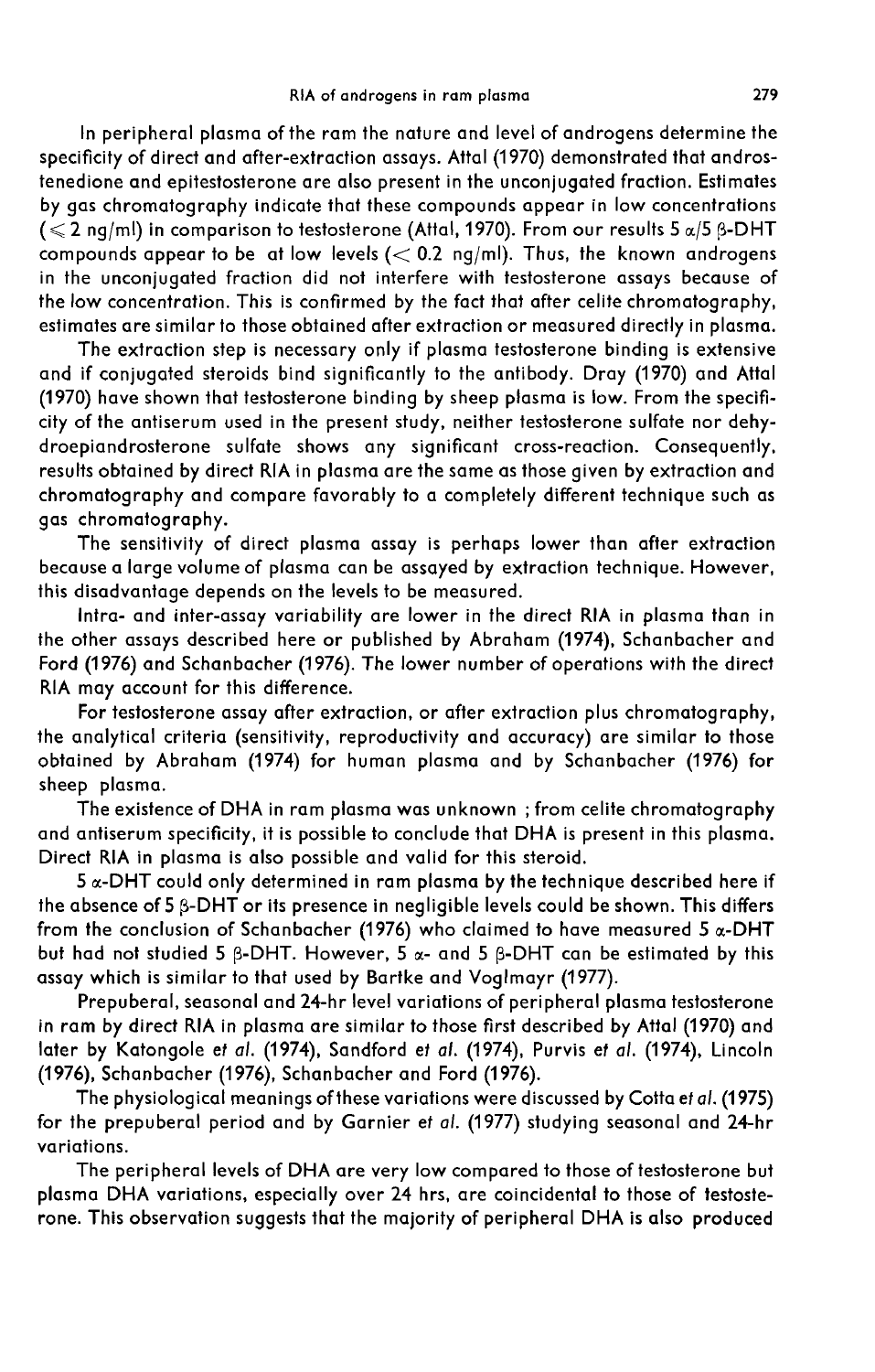by the testis, as has been shown in boar by Huis In't Veld et al. (1964). Direct RIA in plasma for testosterone appears to be as good as other methods. Indeed, the validity of our assay is demonstrated both analytically and physiologically.

Because of its simplicity, validity and lower cost, the direct testosterone assay appears to be more practical for characterizing testicular function in the ram. Such an assay may be applied to other species.

> Regu en septembre 1977. Accepté en décembre 1977.

Acknowledgments. - The authors wish to thank Dr. F. Dray (Institut Pasteur, Paris) and Dr. R. Emiliozzi (Faculté de Médecine, Nice) for kind co-operation in giving steroid antigens and also Mrs. Bossy for her help in preparing the manuscript in english.

Résumé. Divers types de dosages radioimmunologiques (RIA) ont été étudiés pour mesurer la testostérone (T), la déhydroépiandrostérone (DHA) et la 5 a-dihydrotestostérone (5 a-DHT) dans le plasma de Bélier.

La spécificité des antisérums, l'absence de liaison de forte affinité avec les protéines plasmatiques, les faibles concentrations des autres androgènes permettent de doser la DHA et la T directement dans le plasma de Bélier. Les concentrations mesurées avec ce dosage direct sont identiques à celles qui ont été obtenues après extraction, après extraction et chromatographie sur célite, et après une technique complètement différente comme la chromatographie en phase gazeuse. La sensibilité de ces dosages est comprise entre 0,1à a 0,2 ng/ml de plasma. La variabilité à l'intérieur d'un même dosage est faible : de 4,7 et de 4,6 p. 100 respectivement pour T et DHA, mais elle dépend de la quantité de stéroïde mesurée. La variabilité entre dosages de T est de 9,5 p. 100 pour 1,5 ng/ml et de 3,2 p. 100 pour 11,6 ng/ml.

Malgré une chromatographie sur colonne de célite, il n'est pas possible de mesurer spécifiquement la 5  $\alpha$ -DHT ; seules, les quantités de 5  $\alpha/5$   $\beta$ -DHT peuvent être estimées, mais après extraction et chromatographie. Ainsi, chez l'agneau et chez le Bélier, les concentrations plasmatiques de ces composés sont très faibles (0,07 à 0,2 ng/ml).

La validité physiologique des RIA de T et de DHA a été évaluée dans différentes situations chez le Bélier.

Ainsi, de la naissance à la puberté, ces deux androgènes augmentent progressivement, toutefois les concentrations plasmatiques de DHA sont plus faibles que celles de T. La DHA plasmatique présente, comme la testostérone, une variation saisonnière. Au cours des 24 heures, les concentrations de ces androgènes varient de façon « pulsée » et les « pulses » de DHA sont synchrones de ceux de T.

Les dosages directement dans le plasma de T et DHA sont donc validés et constituen un moyen très pratique et peu onéreux pour caractériser la fonction testiculaire du Bélier.

### References

ABRAHAM G. E., 1974. Radioimmunoassay of steroids in biological materials. Acta Endocr., 75, Suppi., 183, 7-42.

- ATTAL J., 1970. Mesure des œstrogènes et des androgènes testiculaires et plasmatiques dans l'espèce ovine par des microm6thodes de chromatographie en phase gazeuse : influence de I'age, de la saison et du cycle diurne. Thèse Doct. ès Sci. Nat., Paris, nº C.N.R.S., AO 4145, 143 pp.
- BARTKE A., VOGLMAYR J. K., 1977. Effects of gonadotropins on androgen levels in rete testis fluid of the ram. Biol. Reprod., 16, 174-280.